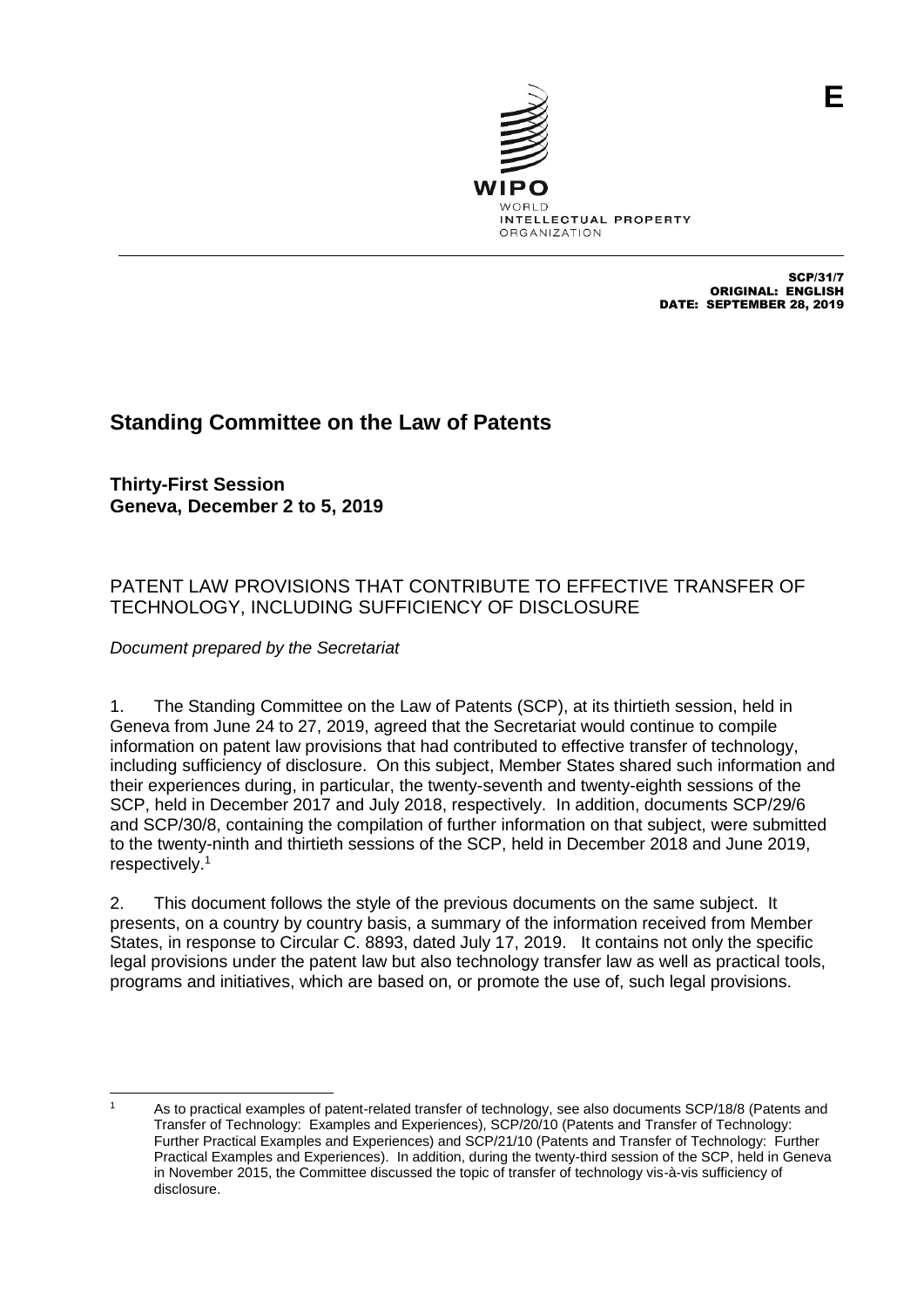3. As to the legal provisions under the patent law *per se*, the following provisions were addressed in the Member States' submissions: sufficiency of disclosure; contents of patent applications; publication of patent applications and patents; licensing and transfer of patent rights, including registration; and mechanisms to incentivize voluntary licensing.

## *Australia*

(a) Australian patent law provisions on technology transfer

4. Subsection 40(2)(a) of the Australian Patents Act 1990 requires that applicants must disclose their invention in a manner which is clear enough and complete enough for the invention to be performed by a person skilled in the relevant art.

5. Patent licences contribute to effective technology transfer and are often involved when establishing a joint venture or a collaborative partnership. Patent licences are also typical in consortium arrangements and sponsored research agreements. The Patents Act 1990 does not specify any formalities that must be satisfied for a patent licence to be valid and enforceable. However, as a matter of commercial practice, the terms of a patent licence are typically set out in a written document executed by the parties to the agreement.

(b) Australian patent office (IP Australia) initiatives that facilitate technology transfer

6. If innovation is to be fully effective, it is crucial to ensure that new technology is incentivised and reaches the market. This can be difficult to achieve, and hence it is important to ensure patent protection is in place and to have initiatives to facilitate commercialisation. Effective technology transfer can be facilitated through collaboration and establishing strong links between researchers and industry. Benefits of collaboration can include sharing of knowledge, research insights, improvement in methodologies, identifying opportunities for future research and improved market growth, all of which lead to better results in technology transfer and support cooperative or competitive downstream innovation. IP Australia has developed several initiatives to support technology transfer.

## IP Toolkit

7. With the assistance of the Department of Industry, Innovation and Science, the "IP Toolkit" was developed to simplify the management of IP in collaborations between researchers and business. Collaborations can involve complexity in managing the interrelationships between confidentiality, use of existing IP, publication of information, commercialisation and decision making around IP rights. The toolkit gives users the information and tools to identify issues early on and build effective partnerships. The toolkit includes: (i) a collaboration checklist covering the key issues that need to be considered; (ii) contract, confidentiality agreement and term sheet templates; and (iii) guidance and information to help collaborating parties manage their IP.

## Source IP

8. Source IP connects businesses with Australian public-sector research organisations who have patented technology available to license. It facilitates potential collaboration opportunities between businesses and public-sector research bodies. Launched in November 2015, it is particularly focuses on making it easier for businesses, including micro, small and medium businesses, to access innovation and technology generated by the publicly funded research sector in Australia. The platform allows Australian patent holders to include additional information about their patents, such as potential uses and advantages, to promote the technology and initiate a partnership.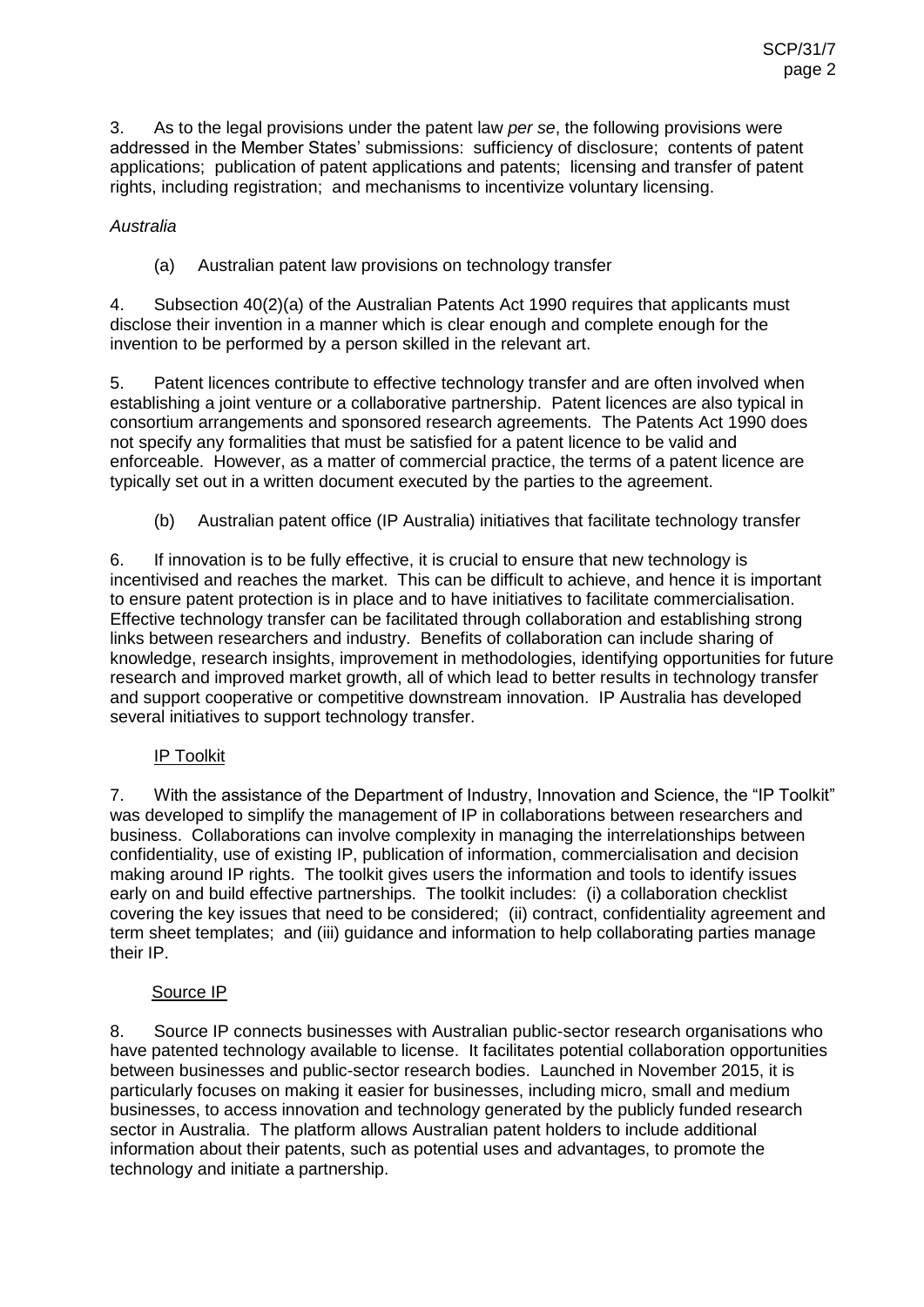#### IP NOVA

9. IP NOVA is a visual search engine that helps users discover registered patents, trademarks and plant breeder's rights from IP Australia's database. It is a free, open web app that can be used to search IP data by industry, technology and location. IP NOVA can be used to easily find out which companies are actively protecting IP in specific fields, industries and locations, and help users identify potential collaboration partners.

#### *Costa Rica*

10. With respect to the requirement of sufficiency of disclosure, pursuant to Article 6(4) of Law No. 6867 on Patents, Industrial Designs and Utility Models: The description shall specify the invention *in a sufficiently clear and complete manner*, so as to enable its evaluation and so that a person skilled in the corresponding technical matter may carry it out *and, in particular, shall expressly indicate the best manner, to the applicant's knowledge, of executing the invention*, giving one or more specific examples where possible, and identifying, where appropriate, the manner that would give the most satisfactory results in its industrial exploitation (emphasis added).

11. In this regard, paragraph 7 of the Regulations under Law No. 6867<sup>2</sup> lists the elements to be contained in the description, such as: (i) the title of the invention; (ii) the technological sector to which the invention refers or to which it applies; (iii) description of the invention in terms of its technical problem and solution as well as advantages of the invention; (iv) brief description of drawings, if any; (v) the best mode envisaged by the applicant to execute or put into practice the invention; and (vi) the manner in which the invention is susceptible of industrial application and it may be produced and used, if it is not obvious from the description and nature of the invention. It also states that the description indicates generic names, international names or the International Nonproprietary Names established by the World Health Organization, if any, or those names under which the invention is known in other countries.

12. The patent system has two objectives: (i) to protect the rights of the inventor/owner; and (ii) increase society's scientific and technological assets. Although patents grant their owners the exclusive right for a specific period, the patents are a source of technological information upon their publication.<sup>3</sup> In exchange for this exclusive right, the owner must describe his invention in a sufficiently clear and complete manner for an average person skilled in the art to be able to execute the invention. Once the patent is granted, a summary of the patent is also published.<sup>4</sup>

13. The sufficiency of disclosure presupposes two important aspects. The first is, as part of the foundation of the invention, the possibility that what has been described may actually be executed and solve a technical problem. The second is that the contribution that this invention may make to technology and therefore to the constant improvement in a given technological sector may be efficiently evaluated by others. These provisions of national law promote the transfer of technology through the patent document, which contains a theoretical and practical description of the invention and includes examples and drawings of the invention.

 $\overline{2}$ <sup>2</sup> Amended by Article 1 of Executive Decree No. 38308 of February 12, 2014.

 $\frac{3}{4}$  Article 10(4) of Law No. 6867.

Article 15(4) of Law No. 6867 and Article 22(3) of the Regulations.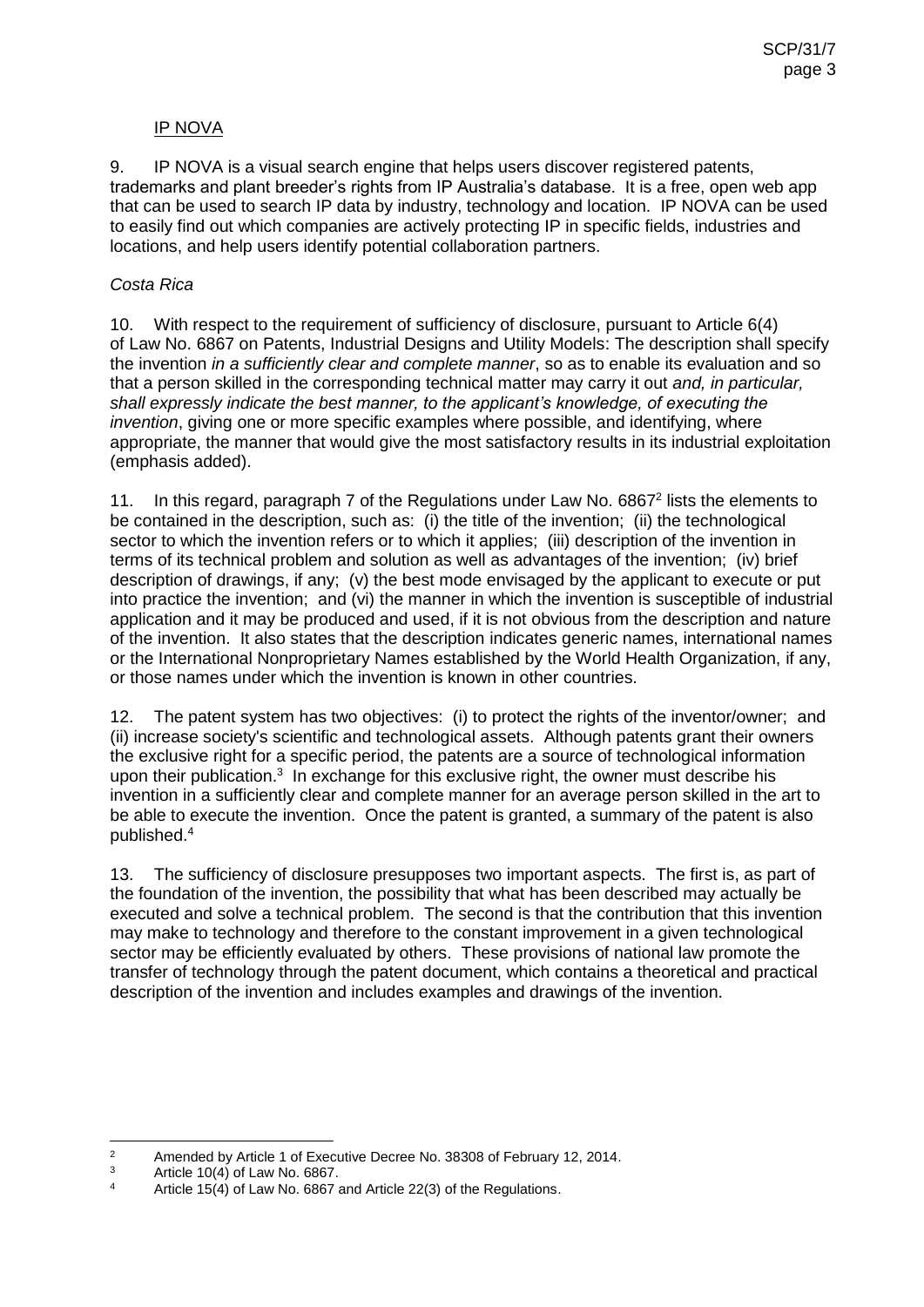### *Ecuador*

14. The Organic Code of the Social Economy of Knowledge, Creativity and Innovation (COESCCI) makes various legal provisions that promote the transfer of technology and the strategic use of intellectual property rights to promote the transfer of technology, the development of science, technology, innovation and advancement of the country's production infrastructure. It also promotes the flow of information and technology transfer between the stakeholders of the national system of science, technology, innovation and ancestral knowledge.

15. Specifically, Article 23 states that technology transfer centers are strategic facilities created *inter alia* by research centers, public enterprises or institutions of higher education, which conduct research aimed at the reception and practical utilization of scientific knowledge, the disaggregation and transfer of technology, mainly for the preparation or development of a good or service. Article 24 defines public research institutes as entities with administrative and financial autonomy whose purpose is to plan, promote, coordinate, implement and promote scientific research processes, and to generate, innovate, validate, disseminate and transfer technologies. All public research institutes must have a structure and regulation that allows their proper functioning in terms of research, technological development and technology transfer. They are responsible for, *inter alia*, generating innovation, development and technology transfer processes.

16. Article 81 stioulates that technology transfer includes activities to transfer knowledge, techniques or technological processes that allow the manufacture of products and the development of processes or services. It includes contractual agreements such as proof of concept, technological validation, transfer of intellectual property rights, licensing of intellectual property, know-how contracts, training and recruitment of national labor. It shall be incorporated as a requirement in the public procurement of goods, works and services, including consulting, and in investment contracts and any other form of procurement undertaken by the State, except where duly justified in accordance with the policy issued for that purpose. In such processes, specific parameters and qualification criteria may be laid down for those bidders willing to make greater technology transfer commitments according to the methodology defined by the Government for this purpose. Prioritizing the strategic sectors and those of public interest, the public policy, shall determine the minimum levels and mechanisms of technology transfer that will be required in the contracts made by the State, according to technical, economic and legal parameters, which shall be issued and updated in coordination with the various public entities on an annual basis. According to the policy issued by the relevant governing body, the State may establish market reserves in public purchases for products and services with high technology from suppliers of Ecuadorian origin.

17. In addition, the twenty-eighth General Provision in COESCCI states that in order to build national technology transfer capacities, degree courses or academic programs taught by higher education institutions may be oriented to the reproduction or search for a second use of patents.

18. Furthermore, the sufficient disclosure of an invention contained in a patent application, which ensures the reproducibility of the invention by a person skilled in the technical field, is important for the transfer of technology. Thus, COESCCI states in Article 280 that the description must be sufficiently clear and complete to enable a person trained in the corresponding technical field to carry it out without requiring undue experimentation.

19. The Ecuadorian regulations recognize technology transfer as a mechanism to promote research and create a mechanism for the development of knowledge and innovation ecosystems, this being the responsibility of the Ministry of Higher Education, Science, Technology and Innovation (SENESCYT). However, the National Service of Intellectual Rights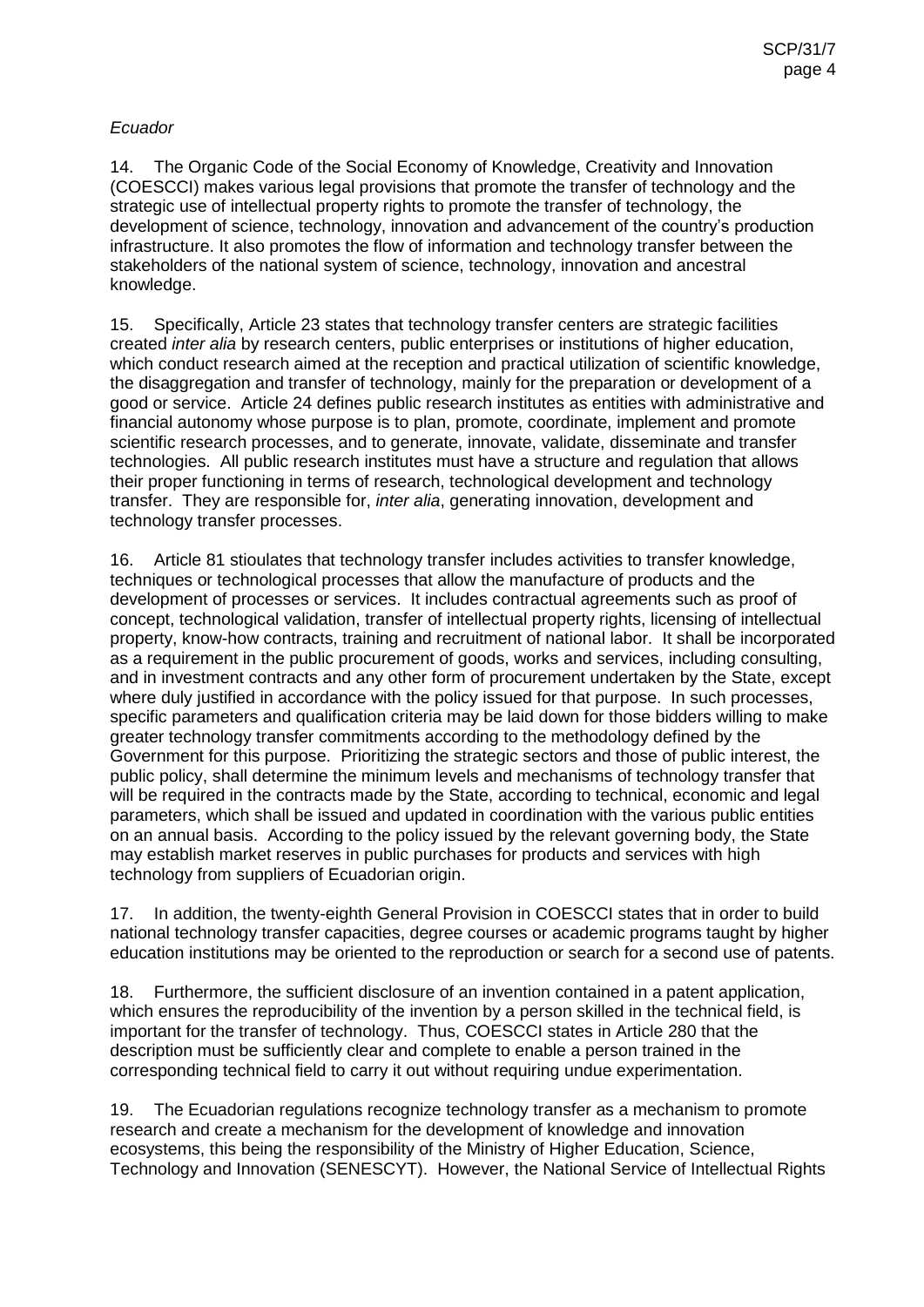(SENADI) has made efforts to render the patent system more efficient and to require clarity and sufficiency of disclosure in patent applications received as a contribution to national technology transfer.

### *Germany*

(a) Provision of information to the public about patent applications and patents

20. A patent application shall be published within 18 months from the filing date or the priority date, at the latest, within the framework of the first publication of the patent application (*Offenlegungsschrift*) unless, in an exceptional case, the invention must be kept secret within the meaning of Sections 31(5) and 50 of the Patent Act.<sup>5</sup> The *Offenlegungsschrift* contains, *inter alia*, the patent claims contained in the patent application, the description of the invention and the drawings referred to in the patent claims or the description. The purpose of the publication of the *Offenlegungsschrift* is to enable the public to obtain early information on potential future IP rights. From this date at the latest, as a rule, the case file relating to the patent application will be available for inspection by any person, provided that it is not precluded by a legal provision or that no interest meriting protection of the data subject within the meaning of Article 4, No. 1 of the General Data Protection Regulation obviously prevails.<sup>6</sup>

21. Upon grant of the patent, a patent specification (*Patentschrift*) shall also be published, 7 which contains the patent claims, the description and the drawings, among other things. In addition, the *Patentschrift* indicates the state of the art that the DPMA has taken into consideration for assessing the patentability of the invention applied for.

22. All essential information on published patent applications and granted patents is entered in a Register maintained by the DPMA. $<sup>8</sup>$  In particular, the Register contains bibliographical</sup> information and legal and procedural status data on published patent applications and patents. Any person may inspect the Register.<sup>9</sup> Overviews regularly appearing in the Patent Gazette<sup>10</sup> provide information on the Register entries. The *Offenlegungsschriften* and the *Patentschriften* as well as the Patent Gazette may also be published in electronic form.<sup>11</sup> The information published in the publications of the DPMA may also be transmitted to third parties in electronic form for further processing and use of patent information.<sup>12</sup>

23. The DPMA informs the public about patent applications and patents through their publication and search services on the Internet. DPMAregister, the DPMA's free publication and register database, provides online access to the register data with current legal and procedural status information on patent applications and patents and makes the official publications (*Offenlegungsschrift*, *Patentschrift* and Patent Gazette) available. The database offers comprehensive and complex search options and thus contributes substantially to making technical knowledge searchable. In addition to linking the detailed description of the inventions in the *Offenlegungsschriften* and *Patentschriften*, the database also contains information on the scope and validity of patent rights as well as bibliographical data of the inventor, patent

 $\overline{a}$ <sup>5</sup> Section 32(1), first sentence, No. 1, and (2) of the Patent Act (Patentgesetz) in conjunction with Section 31(2) of the Patent Act.

 $6$  Section 31(2) and (3b), Patent Act.

 $\frac{7}{8}$  Sections 32(1), first sentence, No. 2 and (3), 58(1), Patent Act.

 $\frac{8}{9}$  Section 30, Patent Act.

<sup>9</sup> Section 31(1), second sentence, Patent Act.<br> $\frac{9}{2}$  Sections 32(1), first sentence, Ne, 3 and (5)

<sup>10</sup> Sections.  $32(1)$ , first sentence, No. 3 and (5), 58(1), Patent Act.

<sup>11</sup> Section  $32(1)$ , second sentence, Patent Act.,  $12$  Section  $22(1)$ , third and fourth centences. Pat

Section 32(1), third and fourth sentences, Patent Act.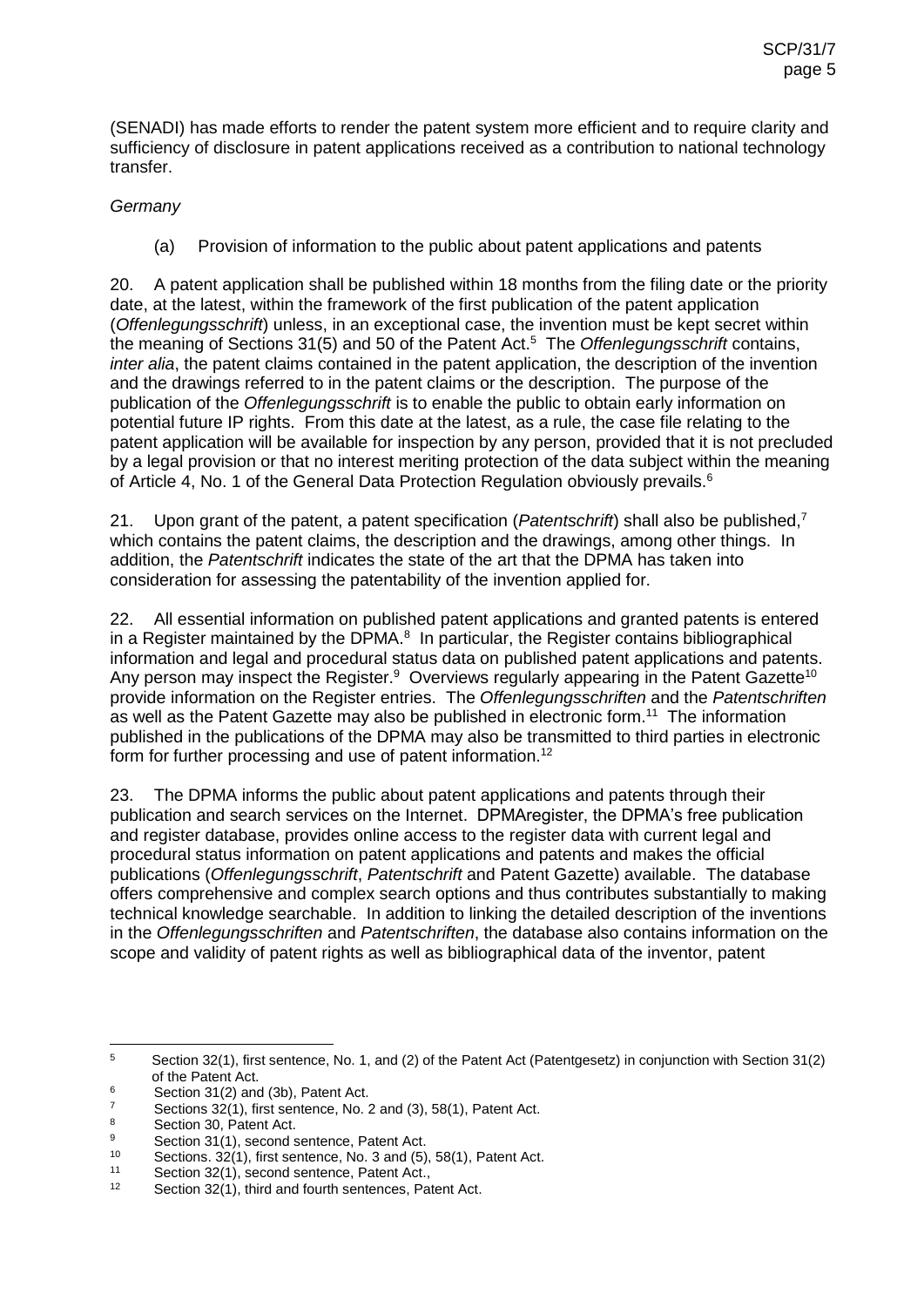applicants and patent proprietors. Thus, the database not only makes detailed technological knowledge available to others, but also provides the opportunity to identify to what extent technological knowledge may be freely used or from whom it may possibly be acquired through licensing agreements or the transfer of rights.

24. In addition, *Offenlegungsschriften* and *Patentschriften,* together with other patent publications from all over the world, are made available in the free DEPATISnet database. The database offers an extensive source of technological knowledge. It makes an essential contribution to the dissemination of technological knowledge, in particular through the detailed search options within the extensive data records.

25. Via the data supply services of the DPMA (DPMAdatenabgabe, DPMAconnect, DEPATISconnect), the DPMA, as far as possible, also transmits the information published in the publications of the DPMA to third parties who may use it to establish, develop and update their own IP databases and other information systems and services. By supplying data for integration into third-party systems and services, the DPMA simplifies and supports the dissemination and use of German IP information and technological knowledge.

(b) Requirements for disclosure of the invention

26. Pursuant to Section 34(4) of the Patent Act, the invention must be disclosed in the application in a manner sufficiently clear and complete for it to be carried out by a person skilled in the art. An invention is disclosed in a workable manner when the information comprised in the patent application conveys to the skilled reader so much technical information that, with his technical knowledge and skills, he is able to successfully carry out the invention.<sup>13</sup> The requirement of clear and complete disclosure does not require the description to contain information on how to achieve all conceivable variants covered by the functional definition. It is sufficient if it provides at least one way of carrying it out to the skilled person.<sup>14</sup> On the basis of the application, without any inventive effort of his own, the skilled person must be able to complete missing elements and, if need be, obtain clarity by means of orientation tests.<sup>15</sup>

(c) Transferability and licensing of patent rights

27. Section 15(1), second sentence, of the Patent Act clarifies that the right to the patent, the entitlement to the grant of the patent and the right deriving from the patent may be transferred to others, with or without limitation. Section 15(2), first sentence, of the Patent Act adds that these rights can, in full or in part, be the subject of exclusive or non-exclusive licenses.

28. According to Section 23, patent proprietors who are interested in the exploitation of their inventions and the transfer of the knowledge contained therein can express their willingness to technology transfer by submitting a declaration of their willingness to grant a license. This declaration, which should be submitted to DMPA, constitutes a binding offer to allow anyone to use the invention in return for equitable remuneration. The binding declaration on the willingness to grant a license is recorded in the Register and published in the Patent Gazette.<sup>16</sup> This encourages the potential exploitation of patent rights and thus a possible technology transfer. As an incentive for making such a declaration, Section 23(1), first sentence, of the

 $13$ Bundesgerichtshof, judgment of July 13, 2010, ref: Xa ZR 126/07, GRUR 2010, 916, Klammernahtgerät/stapler.

<sup>14</sup> Bundesgerichtshof, judgment of 16 June 2015, ref: X ZR 67/13, Patentfähigkeit eines Übertragungspapiers für Tintenstahldrucker/Patentability of a transfer paper for inkjet printer.

<sup>15</sup> Bundesgerichtshof, judgment of 13 July 2010, ref: Xa ZR 126/07, GRUR 2010, 916, Klammernahtgerät/stapler.

<sup>16</sup> Section 23(1), second sentence, Patent Act.